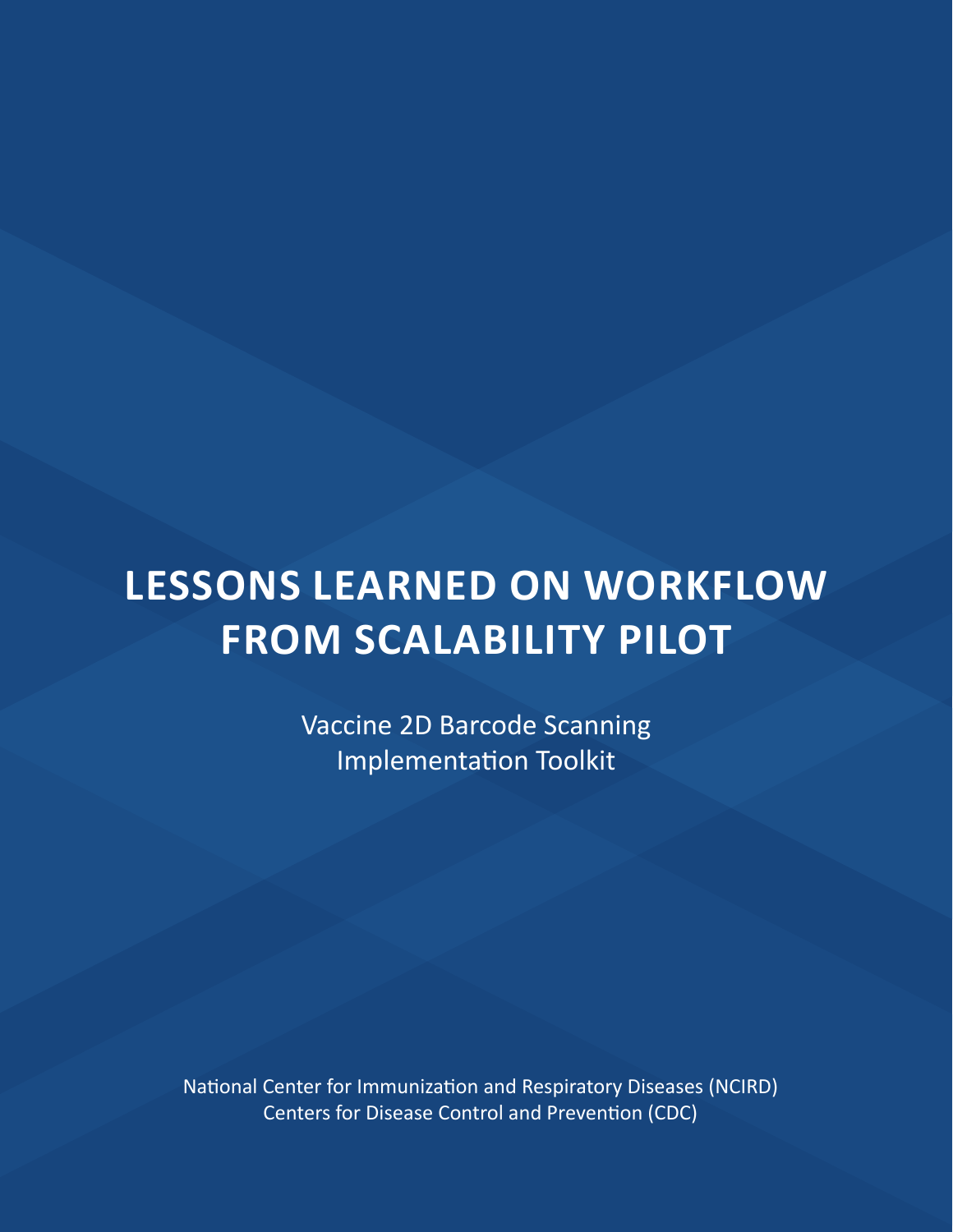## **2D Vaccine Barcode Scalability Pilot**

In 2016 to 2017, CDC conducted a pilot that assessed the impact and scalability of scanning 2D barcoded vaccines in a large health system. This project investigated the information technology needs and clinical workflow practice adjustments when implementing 2D barcode scanning of vaccine unit of use (UoU) products in health care practices. Additional considerations included an evaluation of staff adherence to vaccine 2D barcode scanning, the identification of workflow processes used for scanning across different health care practices, recognition of challenges experienced, and an assessment of the institutional impact of scanning.

**[Sutter Health](https://www.sutterhealth.org/)**, "a family of doctors and hospitals serving more than 100 communities," and consisting of different health care practice settings (pediatric, family medicine, internal medicine, and vaccine clinics), was selected to participate based on the recruitment criteria. Vaccine 2D barcode scanning was implemented at 27 sites in the Sutter Health Network.

The following three pages document lessons learned from the pilot regarding workflow:

- 2D Barcode Scanner Locations and Common Challenges
- Common Protocol Breaches due to an Inconvenient Workflow
- **Case Studies**

For more information, see the **[Findings Report: 2D Vaccine Barcode](https://www.cdc.gov/vaccines/programs/iis/2d-vaccine-barcodes/downloads/2D-Findings-Report-508.pdf)  [Scanning Pilot](https://www.cdc.gov/vaccines/programs/iis/2d-barcodes/downloads/2D-Findings-Report-508.pdf)**.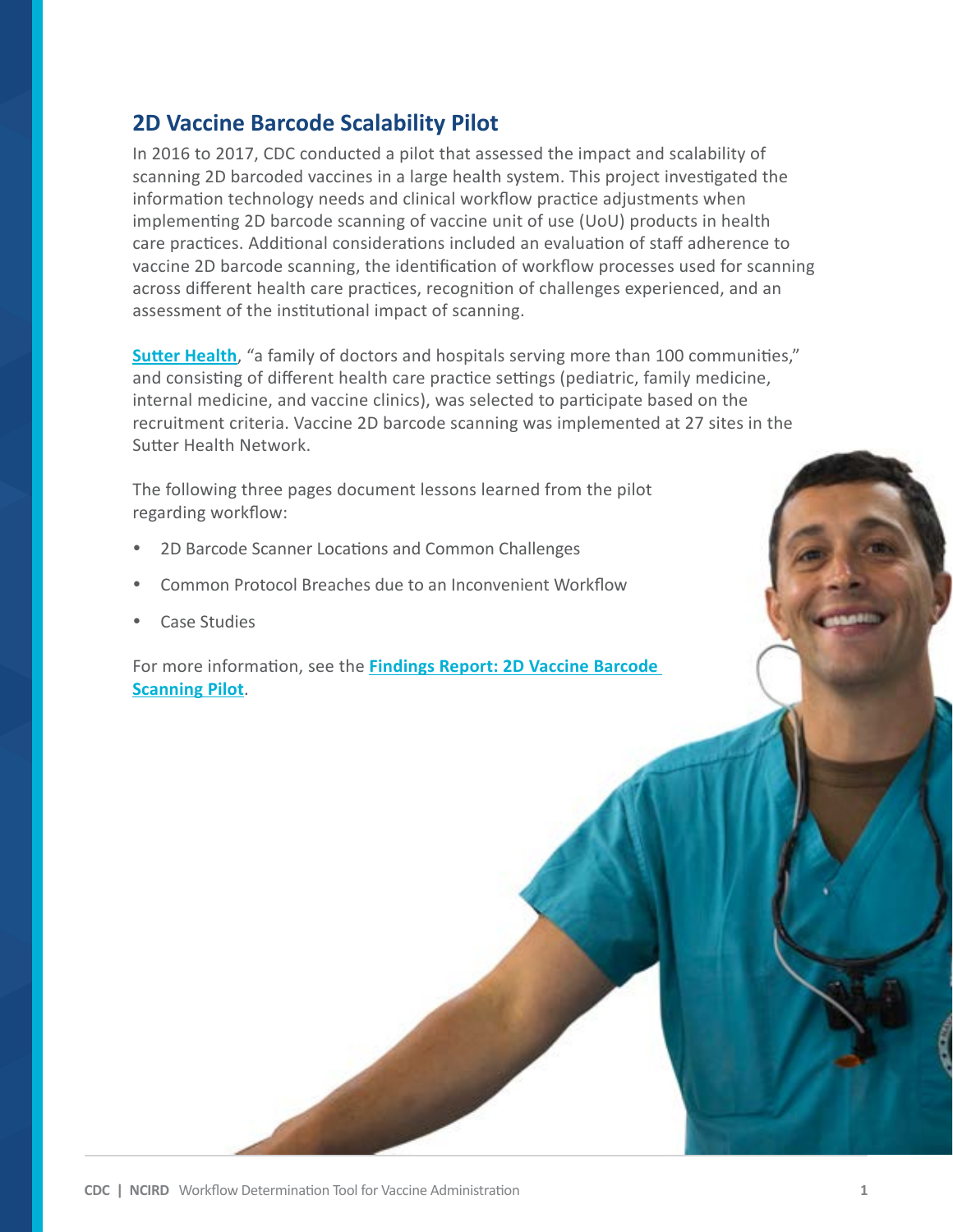## **2D Barcode Scanner Locations and Common Challenges**

2D barcode scanner locations at pilot sites were arranged in one of three setups:

- **1. Single location:** Individual desk, shared desk, or refrigerator/draw/prep.
- **2. Multiple location:** Refrigerator/draw/prep and other location used equally.
- **3. Primary and backup:** Refrigerator/draw/prep as primary, with backup option.

Pilot findings indicated that, in aggregate, scanners at more than one location (setups 2 and 3) had higher scanning rates than at a single location (setup 1). The refrigerator/draw/prep area paired with another location (used equally or as primary with backup) had the highest scanning rates. The refrigerator/draw/prep area as the single scanner location had the lowest scanning rates.



However, scanning rates (starting in week

seven, when onsite observations took place) for all pilot sites show variation among all scanner setup types for the remaining pilot period, indicating **no one setup type is ideal**.

Pilot participants identified challenges experienced through multiple data collection methods. Several themes emerged, including challenges with scanner location, low engagement, and confusion regarding scanning protocol. Many of these issues can be anticipated, and prevented, through early communication with staff, increased efforts toward buy-in, and clearly understood training.

| <b>Challenge Type</b>                        | <b>Challenge</b>                                                                                                                                    | Data Source(s) in Which Challenge was Identified <sup>1</sup> |                          |                                                         |
|----------------------------------------------|-----------------------------------------------------------------------------------------------------------------------------------------------------|---------------------------------------------------------------|--------------------------|---------------------------------------------------------|
|                                              |                                                                                                                                                     | <b>User Survey</b>                                            | <b>Group Discussions</b> | <b>Ongoing</b><br>Observations/<br><b>Challenge Log</b> |
| <b>Scanner</b><br>Location/<br><b>Issues</b> | Location of scanner/setup<br>did not work                                                                                                           |                                                               |                          |                                                         |
|                                              | Needing additional<br>scanners                                                                                                                      |                                                               |                          |                                                         |
| Low<br><b>Engagement</b>                     | Limited buy-in and<br>understanding of scanning<br>importance                                                                                       |                                                               |                          |                                                         |
| Unclear on<br><b>Scanning</b><br>Protocol    | Workarounds developed<br>that do not align to<br>scanning protocol (e.g.,<br>entering data in one<br>step before or after<br>administering vaccine) |                                                               |                          |                                                         |
|                                              | Unsure if staff is scanning                                                                                                                         |                                                               |                          |                                                         |

1 Evanson, H. V., Huddleston Reed, J., Cox, R. "Improving Staff Experience with Vaccine Data Entry with 2D Barcode Scanning." **[https://journals.lww.com/jncqjournal/Abstract/9000/Improving\\_Staff\\_Experience\\_With\\_Vaccine\\_Data\\_Entry.99369.aspx](https://journals.lww.com/jncqjournal/Abstract/9000/Improving_Staff_Experience_With_Vaccine_Data_Entr).**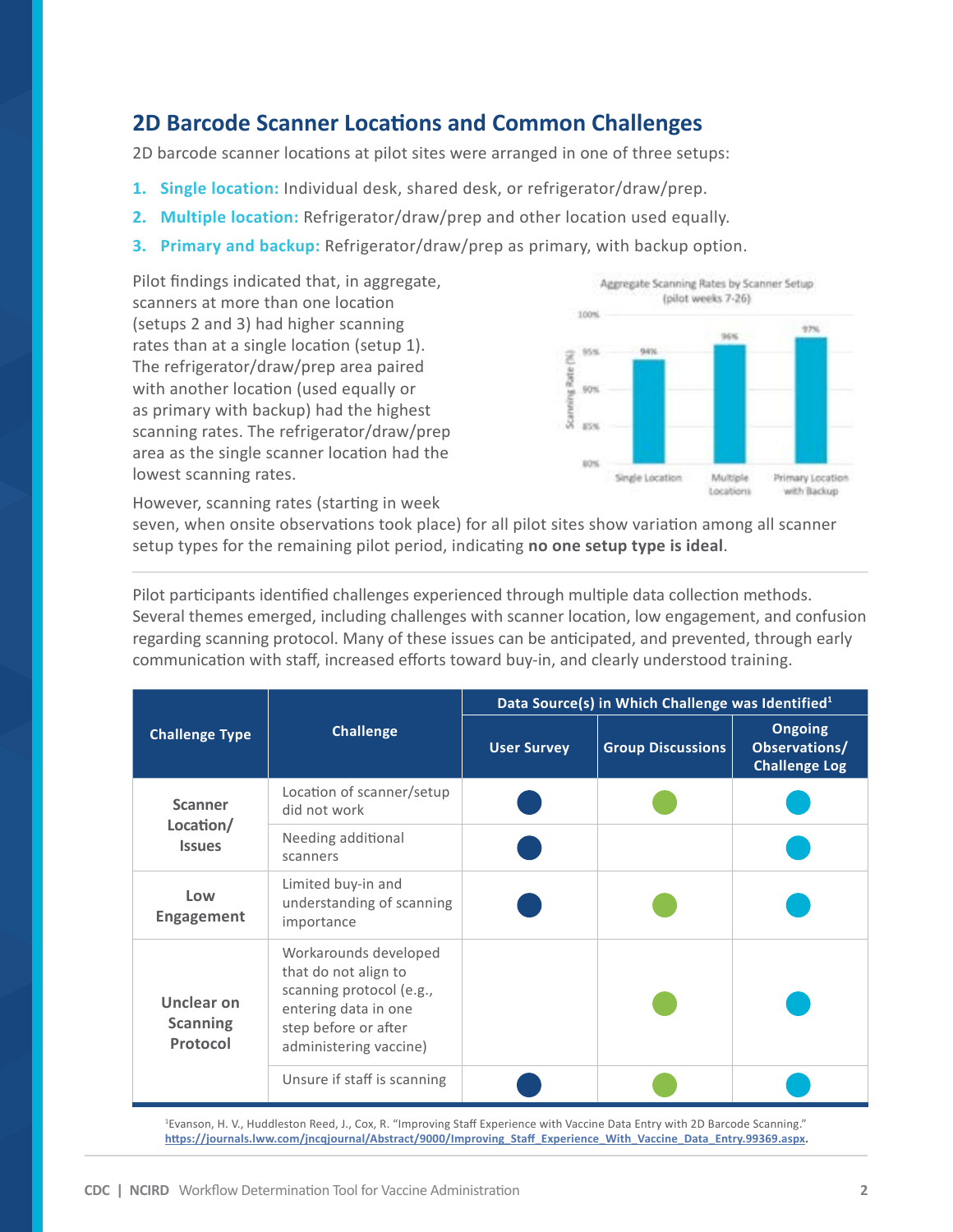### **Common Protocol Breaches due to an Inconvenient Workflow**

An inconvenient workflow can deter health care providers from practicing vaccine 2D barcode scanning. In the 2016 to 2017 pilot, two common workarounds to inconveniences were identified, which can both provide potential for error.

| <b>Workaround to</b><br><b>Inconvenience</b>                                                                                                      | <b>Potential for Error</b>                                                                                                                                                                                                                                                                                                                    |
|---------------------------------------------------------------------------------------------------------------------------------------------------|-----------------------------------------------------------------------------------------------------------------------------------------------------------------------------------------------------------------------------------------------------------------------------------------------------------------------------------------------|
| <b>Health care providers entered</b><br>data not yet confirmed prior to<br>administration.                                                        | Certain data fields, such as completion of the vaccination<br>and site of injection, cannot be confirmed until after vaccine<br>administration is complete. Entering this data prior to<br>administration can lead to incorrect records. For example,<br>the patient may request a different arm than the clinician<br>assumed in the record. |
| <b>Health care providers waited until</b><br>after administration to scan, when<br>all data (e.g., site of injection) was<br>available for entry. | Scanning after administration does not take advantage of<br>safety measures, including alerts to confirm that the scanned<br>vaccine matches the vaccine order, if the vaccine is expired, or<br>if the patient has already received the vaccine.                                                                                             |

A convenient scanner location and carefully planned workflow can encourage health care providers to scan prior to administration. A clear protocol that includes scanning as a mandatory step can also help avoid the potential for error.

Additionally, it is important to remind all staff that, to fully realize safety benefits of scanning, vaccines should be scanned prior to administration.

# הות',

During the pilot, one medical assistant defied protocol by scanning the vaccine after administration, and therefore experienced an immunization error. Upon scanning the vaccine, the EMR alert displayed "vaccine not ordered" because they had prepared—and administered— Hep B instead of Hep A. If the medical assistant had scanned the vaccine prior to administration, the immunization error could have been prevented.

"It saves time, ensures accurate and consistent data entry, and provides an extra safety step prior to administration."

**—**Survey respondent

"Provides an additional safety check before vaccine administration."

**—**Survey respondent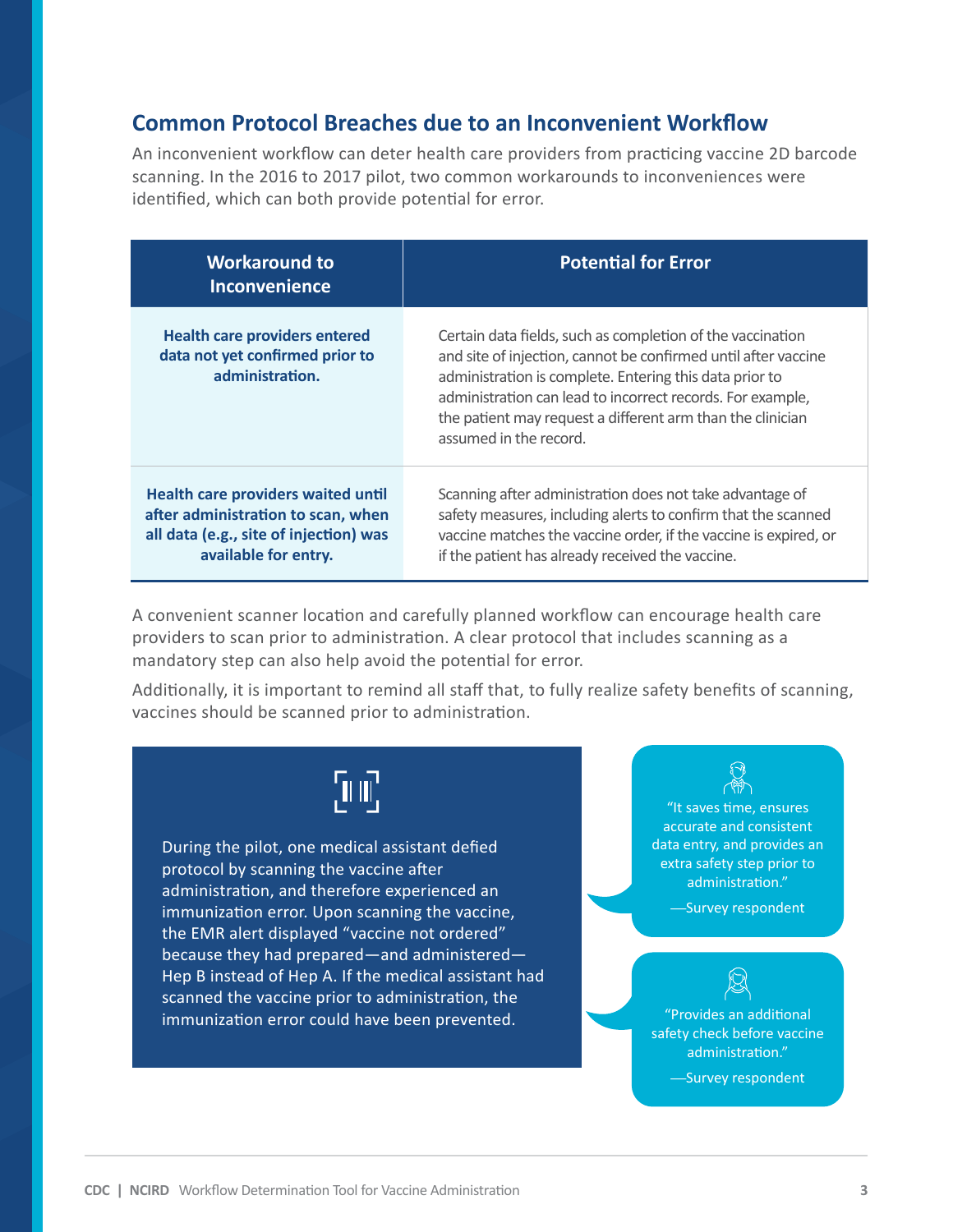## **Case Studies**

#### **No "one-size-fits-all" workflow**

One site initiated the pilot period with 2D barcode scanners placed in the patient rooms. The site then experienced a sharp decline in scanner use when the scanner was moved to another location, and this use remained low to the end of the pilot. While overall findings showed that scanners located in the refrigerator/draw/prep area paired with another location (used equally or as the primary with a backup) had highest scanning rates, in this case the site had the greatest success when the scanners were placed in patient rooms. The experience at this site demonstrates that there is no "one-size-fits-all" workflow.



"When the scanner was in the room, it was useful and great. When it was moved to a desk outside the lab requiring additional logon, it was not used at all. If the scanner could be at each medical assistant (MA) desk or each exam room, depending on MA preference, it would eliminate a lot of errors."

**—**Survey respondent

### **Formalize protocols for all stakeholders**

Discussions with staff and leaders at pilot sites identified the ways they had improved their own scanning rates. These ways can help others scan more consistently, including by, for example:

- Formalizing the protocol of scanning within the workflow.
- Making scanning mandatory and communicating this from the start.
- Adding a step to the vaccine verification process to ensure vaccines are scanned prior to vaccine administration.
- Having specific staff do all tray verifications to add consistency and accountability (if applicable).

To aid in scanning efficiency, protocols may be developed for physicians too. For example, if a physician orders a vaccine while still in the patient room, then the health care provider can utilize that time to scan, verify, and prepare the vaccine, and alert the physician if necessary.

> "You can't train someone to a standard process and then not audit them and not follow up to make sure. Just because someone has been trained doesn't mean that it's not still going to fall to the wayside."

**—**Discussion participant